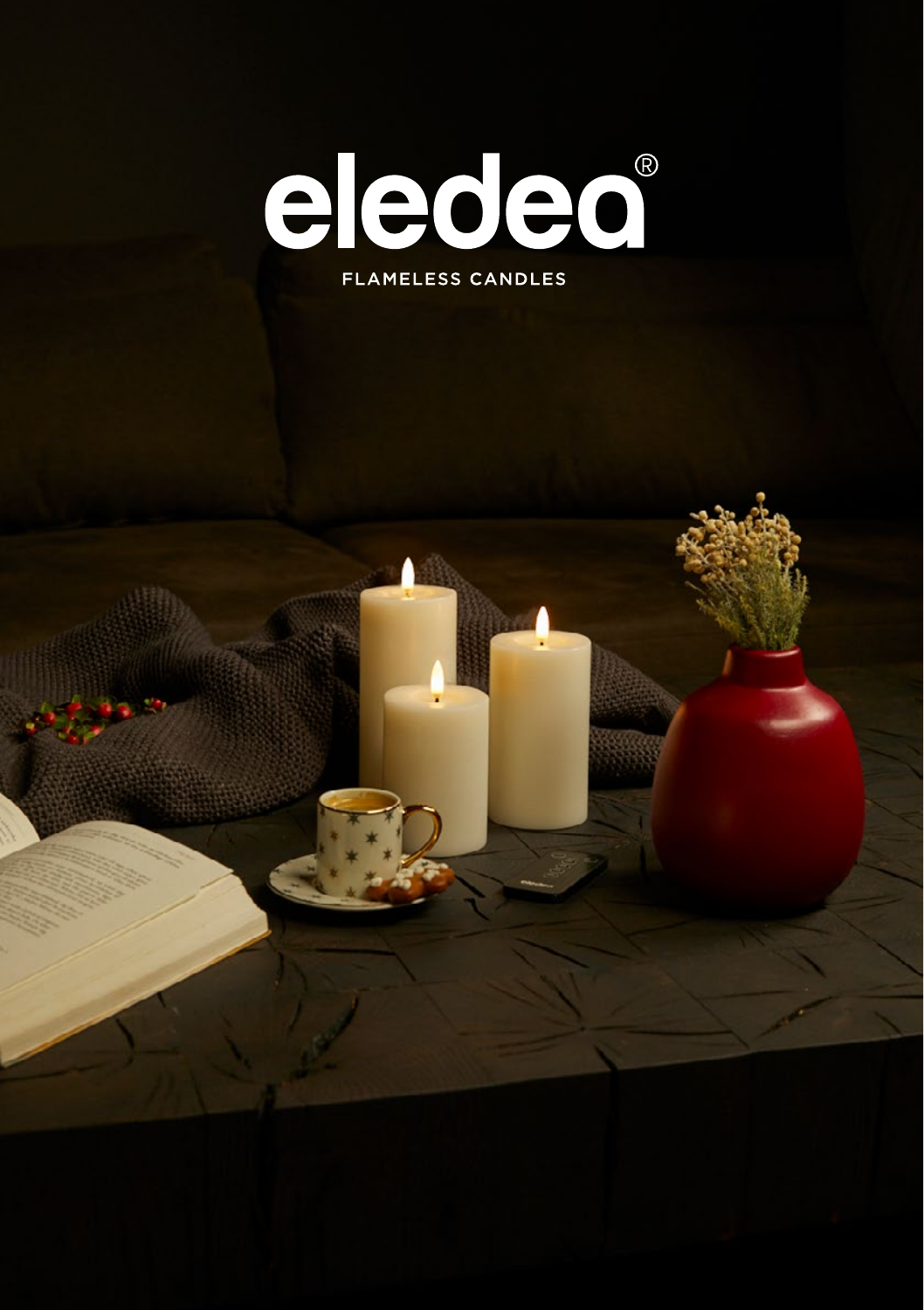## **Join the LED revolution with Eledea**  flameless candles

Eledea flameless candles are perfect for restaurants as they save costs on candles and improve air quality owing to the absence of the harmful chemicals that are

the touch and the 'flame' cannot burn people or materials, ensuring they meet key safety requirements for adults, children and pets, in addition to creating a beautiful

## Pillar Candles

| Material         | Virgin Paraffin Wax                                                                                    |
|------------------|--------------------------------------------------------------------------------------------------------|
| Colour           | Off-white                                                                                              |
| <b>Batteries</b> | 2x AA Batteries (not incl.)<br>$(400+$ hours burn time)                                                |
| Texture          | Smooth                                                                                                 |
| Design           | Indented top, Pillar                                                                                   |
| Specs            | Unscented<br>3D LED Flame<br>Built-in 6hr timer<br>Optional Remote with<br>2,4,6 and 8hr timer options |





Large Pillar Candle (x1)

7 x 15cm Excl. 2,8cm LED flame MOQ: 24 pcs SKU: 43013



### Medium Pillar Candle (x1)

7 x 12,5cm Excl. 2,8cm LED flame MOQ: 24 pcs SKU: 43012



Small Pillar Candle (x1)

7 x 10cm Excl. 2,8cm LED flame MOQ: 24 pcs SKU: 43011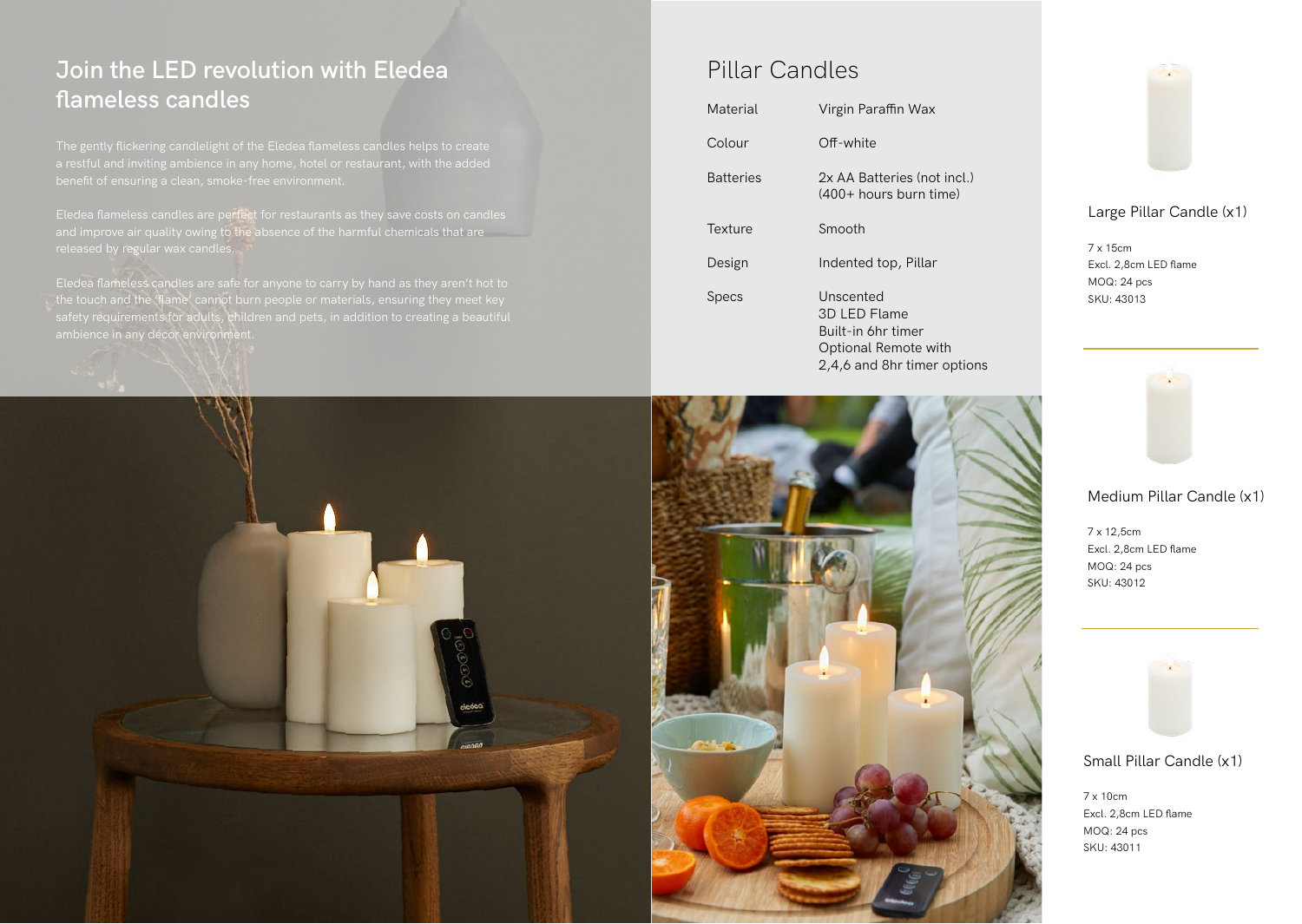| Material         | Virgin Paraffin Wax                                                     |
|------------------|-------------------------------------------------------------------------|
| Colour           | Off-white                                                               |
| <b>Batteries</b> | 2x AAA Batteries (not incl.)<br>$(120 +$ hours burn time)               |
| Texture          | Smooth                                                                  |
| Design           | Flat Top                                                                |
| Specs            | Unscented<br>3D LED Flame<br>Built-in 6hr timer<br>Optional Remote with |

2,4,6 and 8hr timer options



### Taper Candles (x2)

2,5 x 20cm Excl. 2,8cm LED flame MOQ Inner/Master: 12/48 SKU: 43202

| Material         | <b>PET Plastic</b>        |
|------------------|---------------------------|
| Colour           | <b>Black</b>              |
| <b>Batteries</b> | 1x CR2025 Battery (incl.) |



### Remote Control

MOQ: 48 pcs SKU: 49002

3-Pack

MOQ: 8 pcs SKU: 43400

# Tealight Candles

| Material         | <b>PET Plastic</b>                                                                                     |
|------------------|--------------------------------------------------------------------------------------------------------|
| Colour           | Off-white                                                                                              |
| <b>Batteries</b> | 1x CR2032 Battery (incl.)<br>$(80 + \text{hours burn time})$                                           |
| Texture          | Smooth                                                                                                 |
| Design           | <b>Flat Top</b>                                                                                        |
| <b>Specs</b>     | Unscented<br>3D LED Flame<br>Built-in 6hr timer<br>Optional Remote with 2,4,6<br>and 8hr timer options |



### Tealight Candles (x4)

3,85 x 2cm Excl. 2,8cm LED flame MOQ: 60 pcs SKU: 43604

## 3-Pack Box

| Material         | Virgin Paraffin Wax                                                                             |
|------------------|-------------------------------------------------------------------------------------------------|
| Colour           | Off-white                                                                                       |
| <b>Batteries</b> | Each pillar takes 2x AA<br>Batteries (not incl.)<br>(400+ hours burn time each)                 |
| Texture          | Smooth                                                                                          |
| Design           | Indented Top, Pillars                                                                           |
| Specs            | Unscented<br>3D LED Flame<br>Built-in 6hr timer<br>Remote-ready: 2,4,6 and 8hr<br>timer options |